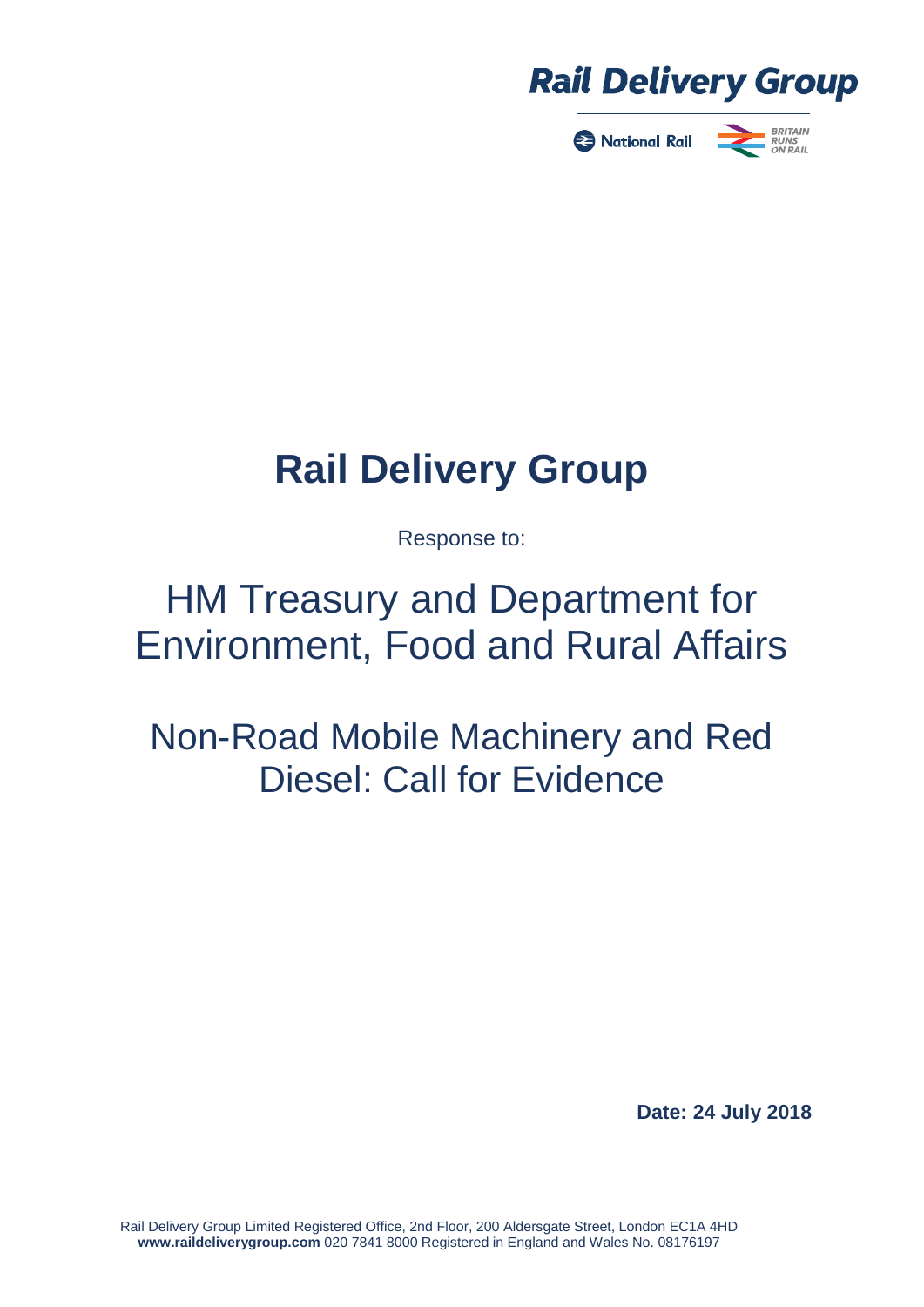#### Rail Delivery Group response to:

## **HM Treasury and Department for Environment, Food and Rural Affairs**

## **Non-Road Mobile Machinery and Red Diesel: Call for Evidence**

**Organisation**: Rail Delivery Group **Address**: 200 Aldersgate Street, London EC1A 4HD **Type**: Business representative organisation

The Rail Delivery Group (RDG) brings together passenger train operators, freight train operators, Network Rail and HS2 together with the rail supply industry. The rail industry – a partnership of the public and private sectors – is working in partnership for Britain's prosperity<sup>1</sup> to secure prosperity in Britain now and in the future. The RDG provides services to enable its members to succeed in transforming and delivering a successful railway to the benefit of customers, the taxpayer and the UK's economy. In addition, the RDG provides support and gives a voice to passenger and freight operators, as well as delivering important national ticketing, information and reservation services for passengers and staff.

For enquiries regarding this consultation response, please contact:

**Bryan Donnelly National Fleet Performance Manager** [bryan.donnelly@raildeliverygroup.com](mailto:bryan.donnelly@raildeliverygroup.com)

**Rail Delivery Group** 2<sup>nd</sup> Floor 200 Aldersgate Street London EC1A 4HD <https://www.raildeliverygroup.com/>

-

<sup>1</sup> *In Partnership for Britain's Prosperity,* RDG (October 2017): [http://www.britainrunsonrail.co.uk/files/docs/one](http://www.britainrunsonrail.co.uk/files/docs/one-plan.pdf)[plan.pdf](http://www.britainrunsonrail.co.uk/files/docs/one-plan.pdf)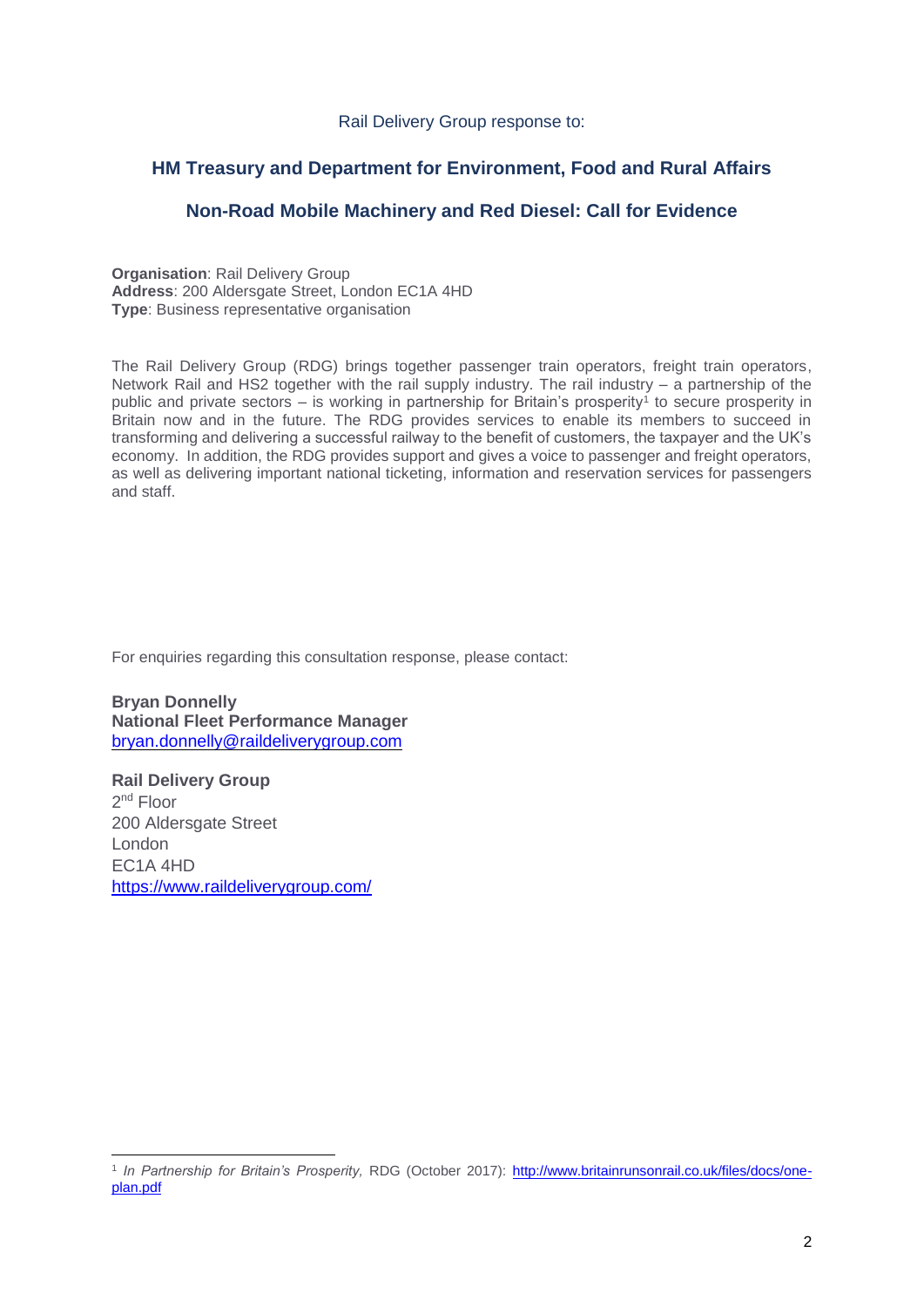## **1. Overview**

RDG welcomes the opportunity to respond to the Treasury's and the Department for Environment, Food and Rural Affairs (Defra) call for evidence on Non-Road Mobile Machinery (NRMM) and Red Diesel. Our response has been developed in consultation with our members and therefore reflects the views of the industry. Our responses to the questions in the consultation document are provided in section 2.

However, we would like to stress our deep concern about the premise of the call for evidence in respect of its inclusion of rail, particularly of rail freight. The red diesel rebate for rail offers real value and is vital in helping to reduce emissions. If a red diesel rebate reduction is applied to rail, it will have an adverse effect on emissions: significant increases in rail freight costs would seriously undermine the sustainability of the sector and lead to a shift in traffic from rail to road. This would increase air pollution from HGVs as well as increasing carbon emissions and road congestion.

We therefore wish to make some broader comments here that HM Treasury and Defra should take into account:

- **Railway Patronage** Our railway is an increasingly popular mode of transport. Since 1997-98, passenger numbers have more than doubled and rail freight volumes have risen by 80%. <sup>2</sup> Britain has seen some of the most significant freight growth in Europe and, together with the Czech Republic, Britain has experienced the largest modal shift in favour of passenger rail in Europe since 2009.<sup>3</sup> RDG research shows that network utilisation in Britain is roughly 80% higher than the EU average.
- **Railway Funding** Data from the Office of Rail and Road (ORR) shows that 65% (£9.7 billion) of rail funding came from passenger fares, while 35% (£3.4 billion) came from government funding in 2016-17. <sup>4</sup> Britain has responded to the growth in passenger and freight demand by investing more than any other EU Member State in rail including in major capacity enhancement projects to help reduce crowding and to make modal shift more attractive<sup>5</sup>. Rail freight operators have invested almost £3 billion since 1997 to enhance capacity and improve performance and reliability which has delivered benefits for rail freight customers and the economy. 6 In the next decade the rail industry will invest more than £50bn into the sector and at least £11.6bn of this will be from the private sector.<sup>7</sup>
- **Covering costs**  Although rail freight pays less fuel tax, it pays Track Access Charges to Network Rail for every tonne-km moved which the road freight sector does not incur. According to research by Freight on Rail, fuel duty has been frozen since 2011 whereas access charges have increased by more than 20% above RPI over the same period. These charges are expected to increase by another 30% in real terms over the next 10 years. Therefore, rail freight is not gaining an advantage over road freight overall from red diesel use.
- **Economic Benefit of the Railway** The link between a stronger railway and a stronger economy is clear. The railway delivers economic benefits of up to £31bn per year<sup>8</sup>. In 2016 rail freight delivered £1.7bn of economic benefits, comprising £1.2bn of productivity benefits and a further £0.5bn of externality benefits by reducing road congestion, improving air quality and lowering carbon emissions.<sup>9</sup>
- **Environmental Benefits of Rail** Rail has strong environmental credentials, helping to improve air quality and reduce carbon missions. According to the International Union of Railways Handbook [\(UIC IEA\)](https://uic.org/IMG/pdf/2014_uic-iea_railway_handbook_web_low.pdf), globally, the transport sector was responsible for 22.7% of the total energy-related  $CO<sub>2</sub>$ emissions, of which 3.3% was due to rail activity. Railways therefore generated less than 1% of total energy-related CO<sup>2</sup> emissions. At the same time, railways transported more than 9% of the world's passengers and freight. In Britain, the railway helps to reduce  $CO<sub>2</sub>$  emissions by 7.7m

 2 *Partnership Railway in numbers, RDG* (October 2017), *Freight Britain*, RDG (2015).

<sup>3</sup> Rail Market Monitoring (RMMS), European Commission, 2016.

<sup>4</sup> *UK rail industry financial information 2016-17*, ORR (18 January 2018).

<sup>5</sup> Rail Market Monitoring (RMMS), European Commission, 2016.

<sup>6</sup> *Rail Freight: Working for Britain*, RDG (June 2018).

<sup>7</sup> *In Partnership for Britain's Prosperity*, RDG (October 2017).

<sup>8</sup> <https://www.raildeliverygroup.com/about-us/publications.html?task=file.download&id=469773423>

<sup>9</sup> *Rail Freight: Working for Britain*, RDG (June 2018).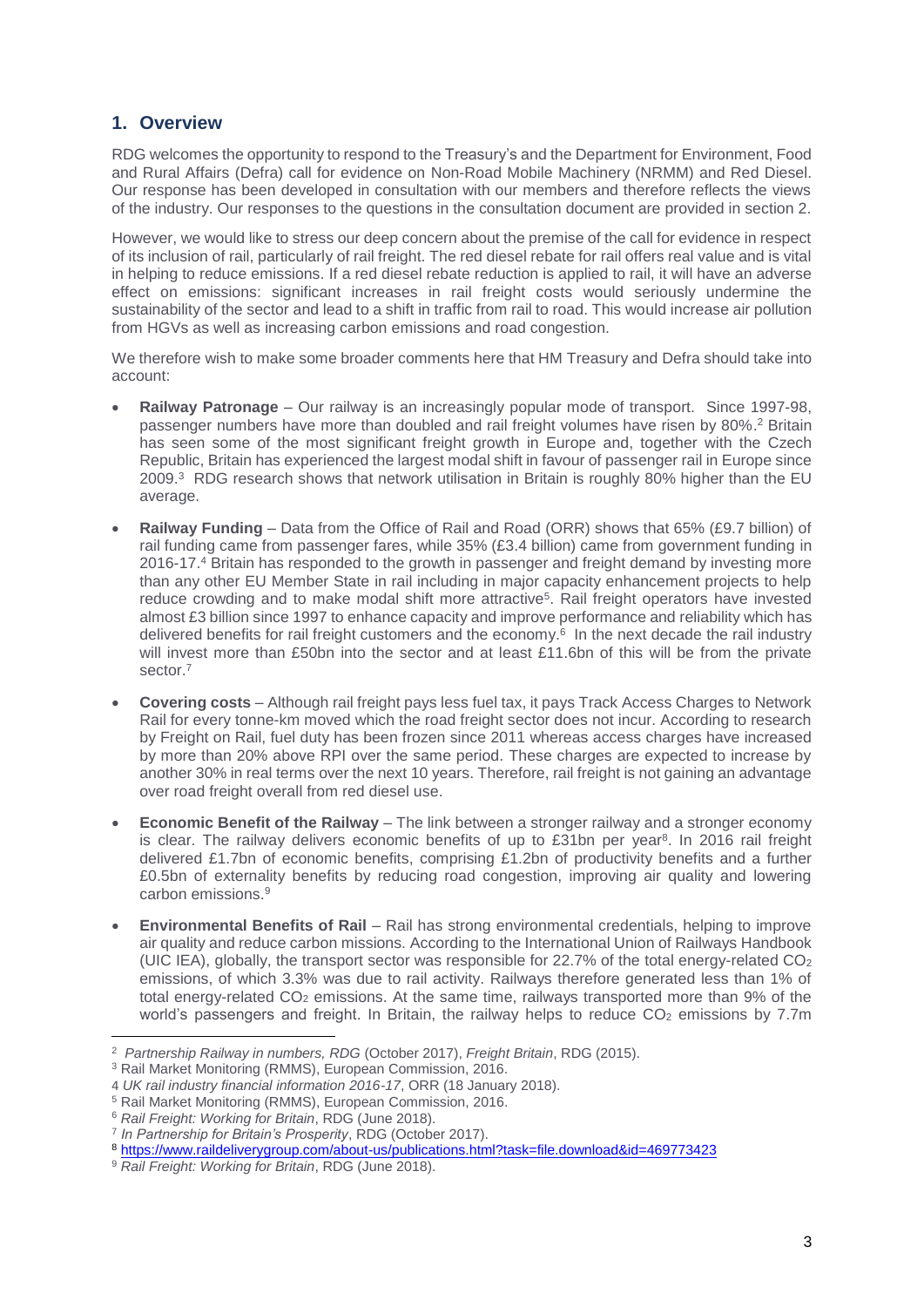tonnes a year. Rail freight in Britain reduces  $CO<sub>2</sub>$  emissions by 76% compared to HGVs per tonne of freight hauled and each freight train removes up to 76 lorries from our roads, improving air quality. Moreover, being far more energy efficient, rail freight remains a key part of the solution to reducing air pollution. A tonne of goods can travel 246 miles by rail as opposed to 88 miles by road on a gallon of fuel. This contribution by rail is also recognised by Government. As the Department for Transport's Rail Freight Strategy states: *"[We] recognise the positive benefits of rail freight for the UK – including its environmental and air quality benefits relative to road freight and its impact on reducing road congestion"*. 10

• **Reducing rail emissions further** – while electrification remains the long-term solution to decarbonising the railway and improving air quality, operators have taken, and continue to take measures which are helping to reduce emissions. These include investing in bi-mode trains that use a combination of diesel and electricity to power trains and implementing start-stop technology on diesel locomotives to reduce fuel usage. The industry has also developed the Rail Technical Strategy which provides a long-term technology map to guide research, development and innovation across the industry. Reducing carbon and using energy efficiently are core themes within the strategy resulting in industry trials of a battery powered train, the monitoring of the development of fuel cell trains and the development of lower-cost electrification systems. The rail industry has also established a task force to explore options for decarbonising the railway by 2040 in response to the Rail Minister Jo Johnson's decarbonisation challenge.

We recognise the need for the rail sector to play its part in reducing carbon emissions and air pollution and we are exploring opportunities to develop, trial and introduce new, low carbon technologies. There are, however, some specific reasons why diesel will remain of critical importance for the continued success of the rail sector for some time to come:

- **Passenger duty cycle**: diesel passenger trains typically run 500 miles a day and refuel just once. They need significant levels of installed power (around 500kW per vehicle for a modern diesel multiple unit) to provide the acceleration required to meet timetable requirements and to power onboard systems (e.g. heating, air conditioning etc). The intensity of this service pattern is likely to prove challenging for new technologies to deliver reliably day-in, day-out.
- **Freight duty cycle**: freight operators need locomotives that can operate anywhere in the country. These locomotives require very high levels of installed power (between 2 - 3MW) and the ability to operate for long distances without refuelling. Currently there are no viable alternative traction technologies (other than electrification) that can deliver this duty cycle.
- **Asset life**: rolling stock typically lasts for 35 years (much longer than road vehicles) which can limit the rate of introduction of new technologies. This does not mean that rolling stock cannot be upgraded during its life. Diesel trains will generally be retrofitted with new or refurbished engines during their life which provides an opportunity to install more efficient and cleaner technologies.
- **Modal shift**: any significant increase in rail freight fuel costs (compared with road diesel) will lead to a significant modal shift from rail to road. With freight operators having faced significant losses in recent years following the decline of the traditional coal market, increases in fuel costs could seriously undermine the sustainability of the sector. The consequential increase in HGV traffic will lead to higher levels of road congestion, higher carbon emissions and poorer air quality, which would ultimately be counterproductive to the aim of the measure. This would also run counter to the Government's policy of supporting modal shift by road to rail, as evidenced by the DfT and Transport Scotland Rail Freight Strategies.

Any increase in the taxation of red diesel would ultimately increase costs to government through the passenger franchising process as train operators would pass these costs back to government as franchises come up for renewal.

We are aware that a major concern for HM Revenue & Customs (HMRC) with red diesel is tax fraud. Rail is a secure industry because most of our installations use bulk fuel fillers to transfer diesel to a vehicle. Train operators also measure and account accurately for diesel consumption and theft is a disciplinary offence taken seriously. Because of our good practices and from past discussions with

**<sup>.</sup>** <sup>10</sup> *[Rail Freight Strategy](https://assets.publishing.service.gov.uk/government/uploads/system/uploads/attachment_data/file/552492/rail-freight-strategy.pdf)*, DfT (2016).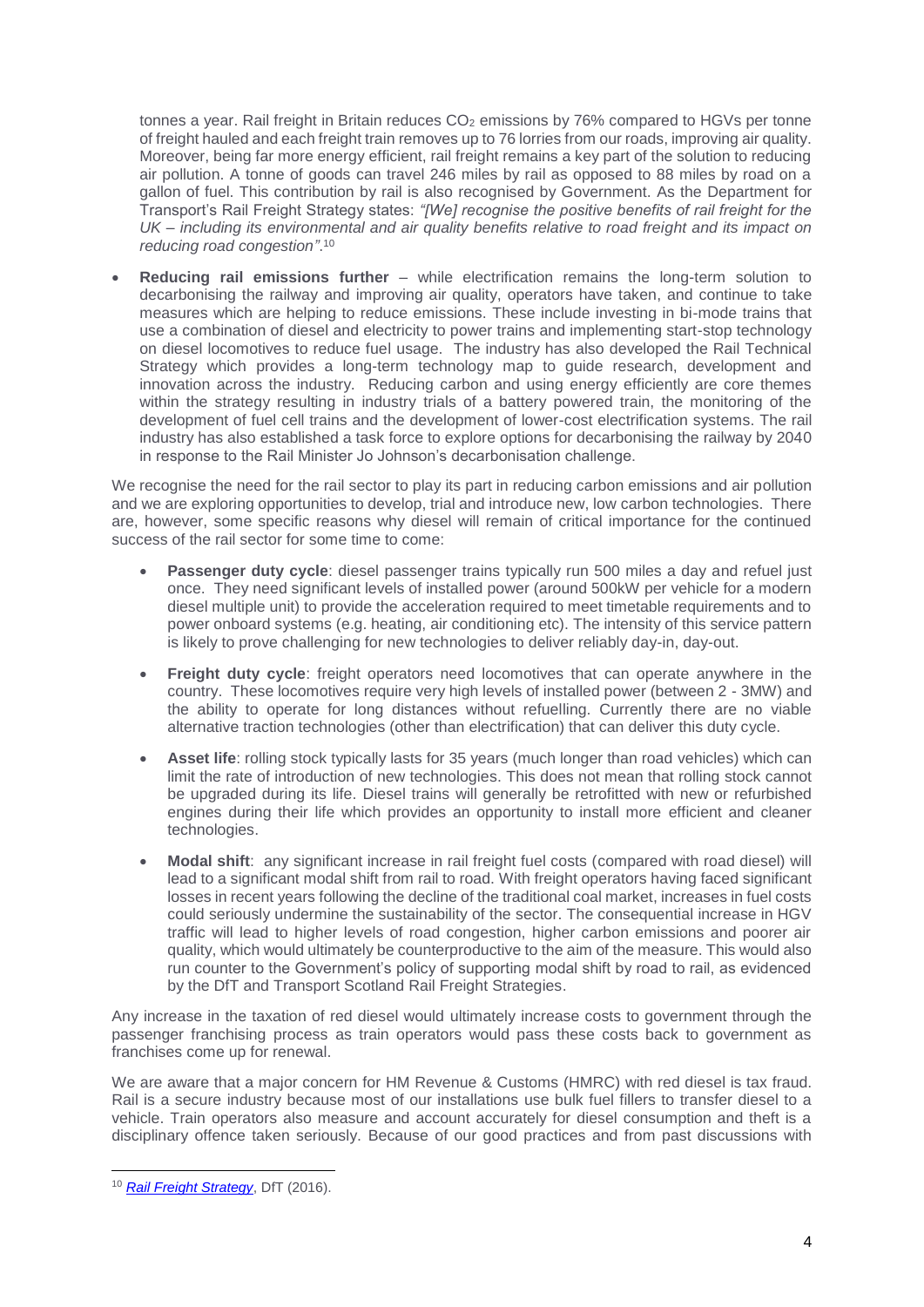HMRC we do not believe that rail is a major risk for fuel fraud.

### **2. Response to Questions**

#### **Q1. What NRMM do you use/hire currently?**

The primary use of NRMM is for passenger and freight transport which operates mostly on nonelectrified lines. Network Rail also use NRMM for the maintenance and renewal of the railway. The current freight fleet of NRMM is circa 650 locomotives which are owned outright or financed. A breakdown of passenger rolling stock is provided in the spreadsheet included with this response.

#### **For each type of machinery identified in question 1 please can you provide the answers to the following questions:**

#### **Q2. What is the power source of the machinery (specify fuel type or if electric or hybrid)?**

In terms of NRMM, 72% of our passenger vehicles are electric powered and ultimately derive their energy from the national grid, either directly from the national grid itself or via the regional electricity companies. The remainder of our passenger vehicles (28%) are currently diesel powered. None of our vehicles are currently a hybrid of diesel and battery storage but some are being developed for use in Wales and the West Midlands. Some NRMM are bi-modal in the sense that they can operate electrically where lines are electrified and switch to diesel engines on non-electrified stretches of track.

For rail freight, there are around 88 electric locomotives, 34 bi-mode locomotives and 528 diesel-only locomotives. This reflects the need for freight locomotives to have the flexibility to go anywhere on the rail network rather than be constrained to electrified lines and to operate during electrical outages. The same applies for track plant NRMM used by Network Rail to maintain the railway infrastructure.

#### **Q3. Where do you use it? For what purpose is it typically used, and is it used primarily in urban or rural areas?**

NRMM is used across the whole of the railway network in both urban and rural areas to transport people and goods. Red diesel is used to power rail vehicles all over the UK. Virtually every passenger train operator has some proportion of diesel vehicles, the exceptions being Southeastern, C2C, Heathrow Connect, TfL Rail and Merseyrail. Diesel locomotives powering freight track plant trains, which are used for rail maintenance and renewal activities, can go anywhere on the UK network.

Using the Long-Term Passenger Rolling Stock Strategy the total number of new vehicles committed for delivery in the five-year period that commenced April 2014 (Control Period 5 or CP5) and in the early years of Control Period 6 (2019-2024) is now more than 6,000. The number of vehicles in service will grow by 15% by 2019. 29% of the fleet are self-powered by diesel engines. The delayed delivery of the committed electrification programmes has resulted in increased purchases of bi-mode vehicles. 1,054 such vehicles are now on order from three suppliers for six train operators. It is clear therefore, that the use of diesel powered NRMM for rail will continue for the foreseeable future.

#### **Q4. In a typical year, how many litres of red diesel do you use?**

Official data from the ORR indicates that operators used circa 705 million litres of red diesel in 2016- 17. The breakdown for this was 501 million litres of diesel used by passenger train operators and 204 million litres of diesel used by rail freight operators. Energy accounts for circa 5-10% of train operator costs. The differential between red and white diesel (used in road vehicles) is currently around 62 – 67 pence per litre. The resulting increase in fuel costs of a rebate reduction would be between £437 million – £472 million annually and these costs would be borne by passenger and freight operators which would have material impacts.

For example, one franchise owning group has estimated that the change from red to white diesel would cost them £52m per annum across their three franchises. They indicated this was higher than their operating margins and would put into question the feasibility of continuing to operate one or more of their franchises.

This is of greater concern for rail freight. The value of the red diesel rebate is estimated to be around £93 million. As freight operators have reported annual operating losses of around £80 million recently,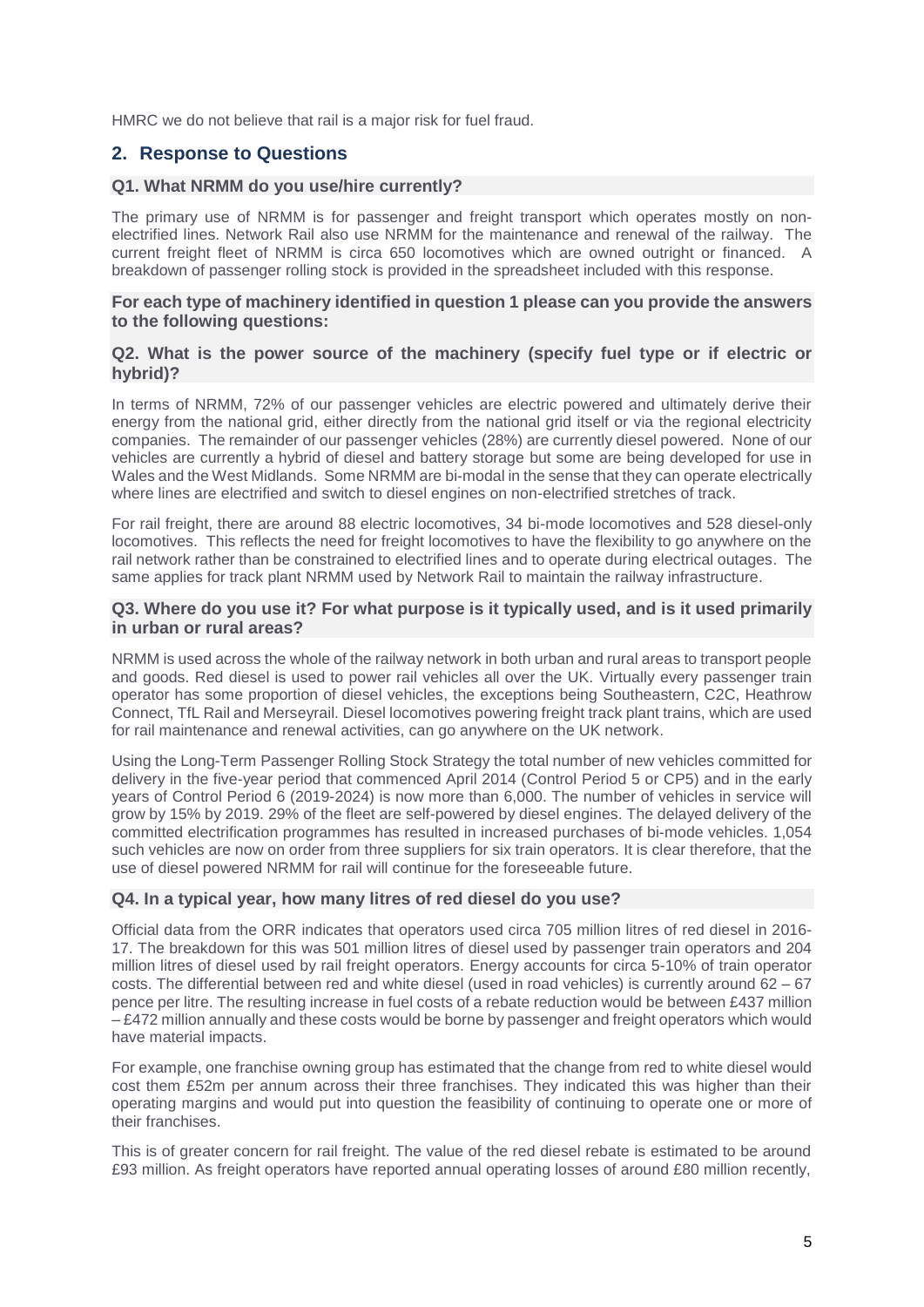which they have absorbed, any reduction in the red diesel rebate could seriously undermine the sustainability of the rail freight sector. The associated mode shift to road freight of this would significantly increase rather than reduce emissions – therefore such a measure applied to rail would be counterproductive to its ambition.

It is worth pointing out that the increases in the Renewable Transport Fuel Obligation (RTFO), current and proposed, are already having a material financial implication on cost of fuel for the rail industry.

#### **Q5. How many hours do you use red diesel on average over the course of a typical year? Does this change as the machinery gets older?**

We use red diesel for circa 20 hours a day for passenger rail and 24 hours a day for rail freight. Most train services operate seven days per week 52 weeks per year.

#### **Q6. How old is your NRMM?**

According to our Passenger Rolling Stock Strategy the average age of NRMM used for passenger services is around 20 years but it is expected to reduce to circa 15 years by 2021 because of the investment taking place in new trains. Most new vehicles are electric and the percentage will change from 72% to nearer 82% in this time. All new diesel trains will be compliant with the emissions standards set out in the NRMM directive and as previously mentioned will mostly be bi-mode.

For rail freight, the electric fleet is around 30-50 years old, the diesel/overhead electric bi-modes are 2- 3 years old. The diesel fleet is mostly less than 20 years old.

#### **Q7. At what age do you replace your NRMM?**

The design life for most rolling stock is circa 35 years but can extend beyond this. However, the age at which rolling stock is replaced will be influenced by many reasons including the introduction of electrification, the rolling stock requirements set out by franchising authorities when they issue tenders for new franchises and the relative lease costs of new versus refurbished rolling stock. For rail freight, the design life is around 40 years.

#### **Q8. Do you buy NRMM new, second-hand or lease? Do you have a policy for deciding to replace/upgrade machinery?**

For passenger rail services, NRMM is usually leased from Rolling Stock Companies (RoSCos) who have introduced new trains as well as owning a legacy British Rail fleet. The Government has levers through the procurement process of rail franchises that cause passenger train operators to consider deploying newly-built or different traction and rolling stock options for a particular route. However, where possible, this market intrusion should be minimalised to allow the market place to innovate and provide the best value for money options for that context.

For rail freight, NRMM is purchased by individual operators, either new or second hand. The decision to replace or upgrade NRMM is for individual freight operating companies to take. As set out in response to questions 10, 12 and 13, there is limited scope to introduce market-ready alternatives at present.

#### **Q9. What are the criteria you use to decide when to replace your machinery? For example, fuel costs, reliability, safety, maintenance costs.**

For passenger rail services, lease costs and maintenance costs usually define replacement schedules. Franchising authorities, responsible for the procurement of passenger rail services, use the franchise competition process to drive innovation and quality in the provision of rolling stock which in turn could manifest itself in new or refurbished NRMM. This is also influenced by customer expectations: new vehicles are also good for passenger satisfaction because they can improve the travel environment with better features such as air conditioning and Wi-Fi and can also provide higher levels of performance and reliability.

In some instances, government undertakes the procurement of rolling stock itself where the requirements are such that economies of scale may be achieved, rather than this being led commercially by the market. The most recent example is the Intercity Express Programme (IEP) for the Great Western and East Coast franchises.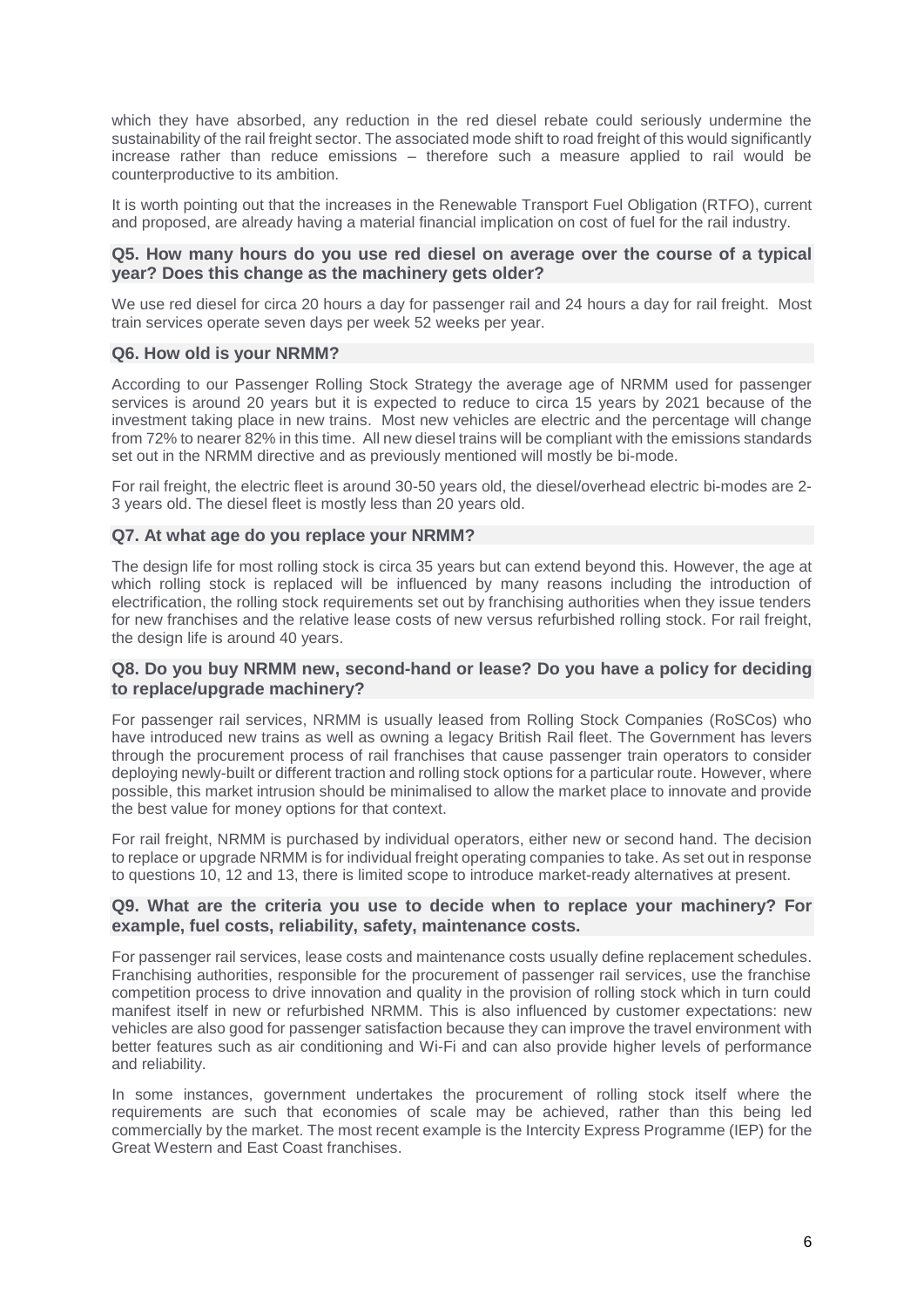For rail freight, while the decision to replace NRMM is one for individual operators, fuel costs, reliability, safety and maintenance costs are all likely to influence operators' decision-making.

#### **Q10. Have you considered alternatives and if so, why do you still use red diesel?**

The rail sector has conducted significant research on this subject area via the RSSB research project S204<sup>11</sup>. The rail industry has established a task force to explore options for decarbonising the railway by 2040 in response to the Rail Minister Jo Johnson's decarbonisation challenge.

#### **Electrification**

The most viable alternative is electrification but there are cost implications associated with installing the overhead electrification. Most of the railway track is managed by [Network Rail,](https://en.wikipedia.org/wiki/Network_Rail) which in 2016 had a network of 15,799 kilometres (9,817 miles) of [standard-gauge](https://en.wikipedia.org/wiki/Standard-gauge) lines, of which 5,331 kilometres (3,313 miles) were [electrified.](https://en.wikipedia.org/wiki/Railway_electrification_in_Great_Britain) Further electrification is a viable alternative to diesel on busier routes. With just over 34% of our lines electrified we are one of the least electrified: according to the UIC, Network Rail ranks 32<sup>nd</sup> out of 44 European infrastructure managers, in terms of the proportion of electrified railways they possess<sup>12</sup>.

Where we cannot fully electrify a route, partial electrification may be a solution if bi-mode trains could be deployed to operate over the gaps in electrification. Battery powered trains may be a solution for small gaps in electrified lines provided there is enough time to recharge the batteries between the gaps.

The business case for electrification is strongest on heavily used routes where the high capital installation costs can be offset by lower operational costs from powerful and reliable electric vehicles over the life of the infrastructure. Electrification on some parts of the network can only be done at significant cost.

#### **Biodiesel, Battery Power and Hydrogen**

The other options evaluated in addition to further electrification are: biodiesel (RSSB research project T697) battery power and hydrogen.

The industry has performed extensive testing of biodiesel and its traction can operate on blends up to 20%. Battery powered vehicles in passenger service were trialled on the Greater Anglia franchise, but this project proved the lack of feasibility of battery technology due to its continuing limitations (including range, energy density, recharge time and weight). The newly awarded Wales and Borders franchise plans to overcome these problems by combining battery power with diesel and electric to create a 'trimode' train they will operate on the route from 2023. The battery can be used to power the train and topped up/recharged via the diesel engine or where there are overhead wires via electricity from the national grid.

Trials in Germany demonstrate hydrogen fuel cell technology is feasible when combined with battery technology to form a hybrid. The UK rail sector is monitoring progress in Germany and considering a large-scale trial project but this is dependent on hydrogen infrastructure.

NRMM accounts for circa 1% of diesel engine manufacture and rail is 1% of NRMM so diesel rail traction is a niche market in the world. We therefore rely heavily on technology developments in other sectors that we can transfer to rail once they are suitably mature and reliable. For example, rail engines are often derived from marine and military applications. A key challenge is where we derive our alternative technologies from. As a niche market, it would be incredibly costly, risky and time consuming for the rail industry to develop alternative propulsion systems in-house. Rail will therefore need to collaborate with other sectors such as aviation and marine to develop alternatives.

#### **Q11. Have you implemented any operating procedures to minimise the emissions and/or energy usage of your machinery?**

Both passenger and freight operators have introduced several initiatives to minimise emissions from and energy usage of NRMM. Examples include:

-

<sup>11</sup> <https://www.rssb.co.uk/horizonscanningcontent/s204-report-alternative-energy-sources-v11.pdf>

<sup>12</sup> [https://uic.org/IMG/pdf/diag\\_railwayeleclines.pdf](https://uic.org/IMG/pdf/diag_railwayeleclines.pdf)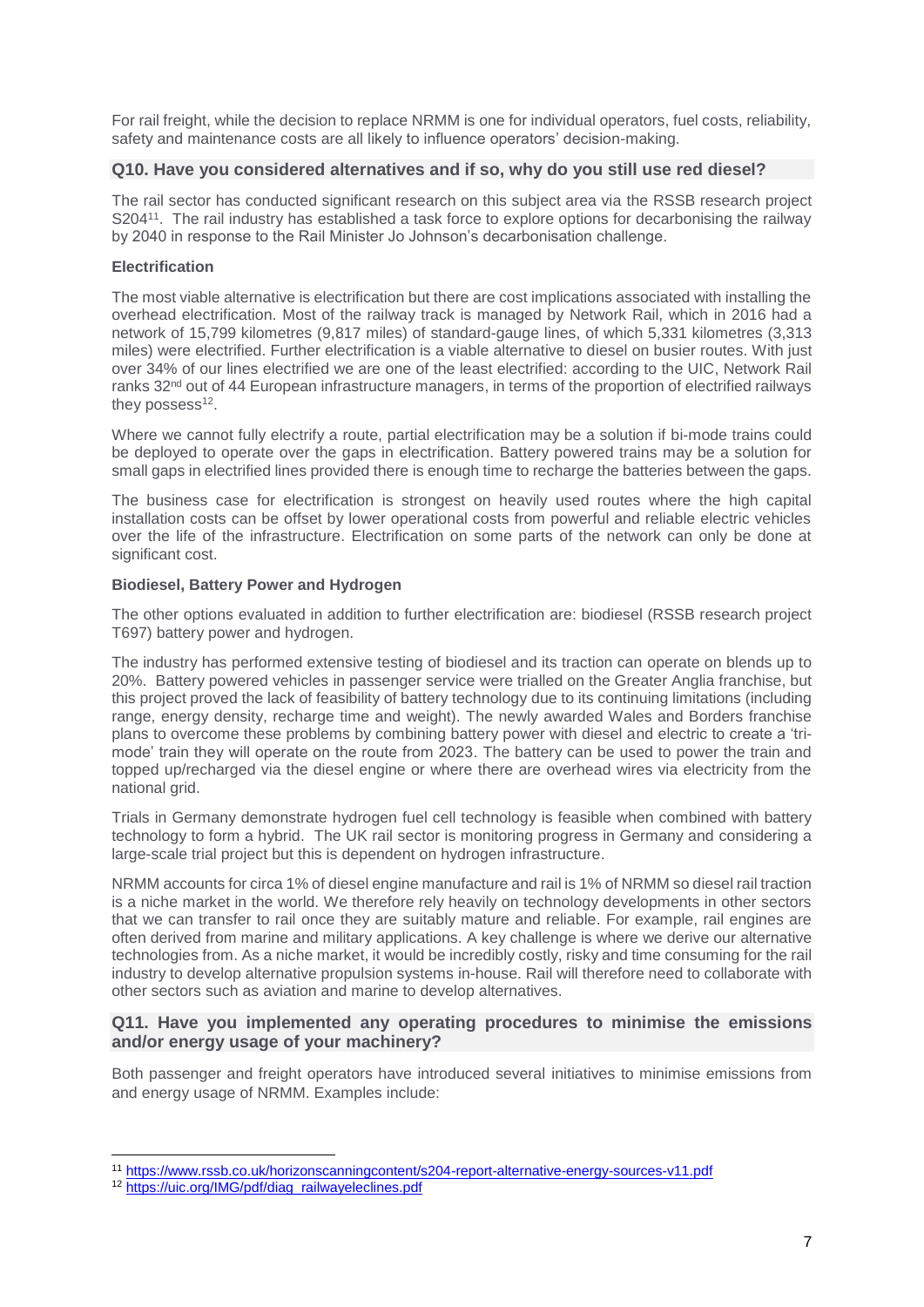- Introducing idle management policies, such as stop-start technology, to switch off engines where possible when stationary like cars do;
- Introducing driver advisory systems that smooth out driving style and encourage driving techniques which keep the diesel engine at maximum torque and efficiency;
- Introducing modern gearboxes to optimise diesel engine performance:
- Reducing auxiliary loads through more efficient lighting
- Undertaking redesign work on some trains to isolate their engines when not required. For example, Class 185 trains isolate one diesel traction engine out of three when timetables enable running on less power;
- Freight operators have introduced fewer longer trains, enabling greater fuel efficiency and lower emissions per tonne of goods carried by rail rather than road.

#### **Q12. What other types of equipment will be available to you next time you come to replace your machinery? What technologies are available? Are there any clean technologies e.g. electricity/alternative fuels?**

RDG is of the view that electrification is the best option for reducing the need for diesel powered vehicles and the associated emissions. RDG would therefore encourage further consideration of the case for electrification following this call for evidence. The delayed delivery of the committed electrification programmes has resulted in increased purchases of bi-mode vehicles. 1054 such vehicles are now on order from three suppliers for six train operators. Bi-modes are being used in the interim but carry a weight penalty from carrying both a transformer and diesel engines but only using either the engines or the transformer at any one time.

Rail is undertaking research to develop solutions for the future that could reduce dependence on diesel for certain routes. For example, the Independently Powered Electric Multiple-Unit (IPEMU) project was a battery-powered train that was trialled in passenger service in January 2015 on a relatively short route between Manningtree and Harwich. The prototype rail project was UK's first modern battery-powered train and was established to demonstrate the potential of a battery-only EMU in passenger rail services. It was however for many reasons this was not feasible (see response to question 10).

However, hybrid technology that combines a diesel engine with battery storage may be more feasible than battery only operation and as a technology for rail it is available and is being planned for a fleet to be operated in Wales. It is proven in the automotive sector and provides a range of additional features for train operations such as silent pull out of stations and emissions-free running in tunnels or boost mode to recover time. However, although it is an option for some passenger services, it is not suitable for long-distance passenger services or freight operations, given the distance they typically travel and the weight of the load pulled.

#### **Q13. What barriers are there for you picking these cleaner technologies?**

A barrier is market uptake of these technologies in other sectors. Trains account for circa 1% of NRMM and NRMM is 1% of the engine market. Rail is a niche market and so alternative power sources must be developed in collaboration with other sectors.

Another barrier is the infrastructure required to power our vehicles. More electrification requires connection points and potentially reinforcement of the national power grid. When battery density increases to the point it can be used in rail, we will also need to look at reinforcing the power grid to cope with charging loads or incorporating smart grid technology.

Red diesel is widely available and there is a fuel distribution network across the UK.

For hydrogen vehicles the business case is still to be proven for operation. A key factor is the availability of the fuel. A widely distributed, secure network of facilities would be needed to replace red diesel which will require investment from hydrogen fuel suppliers.

Diesel has a specific energy density of circa 48 MJ/kg. The best battery energy density by comparison is 0.875MJ/kg from Lithium-ion technology. On most routes we simply will not be able to move the volume of people or goods we do today with diesel and electric vehicles using current battery technology alone, as the mass of batteries needed to achieve the timetable would exceed axle loads and occupy valuable passenger space on trains. However, on some short routes that operate at low speed it may be possible to use battery and super capacitors to top up the energy reserves at stations. Currently the